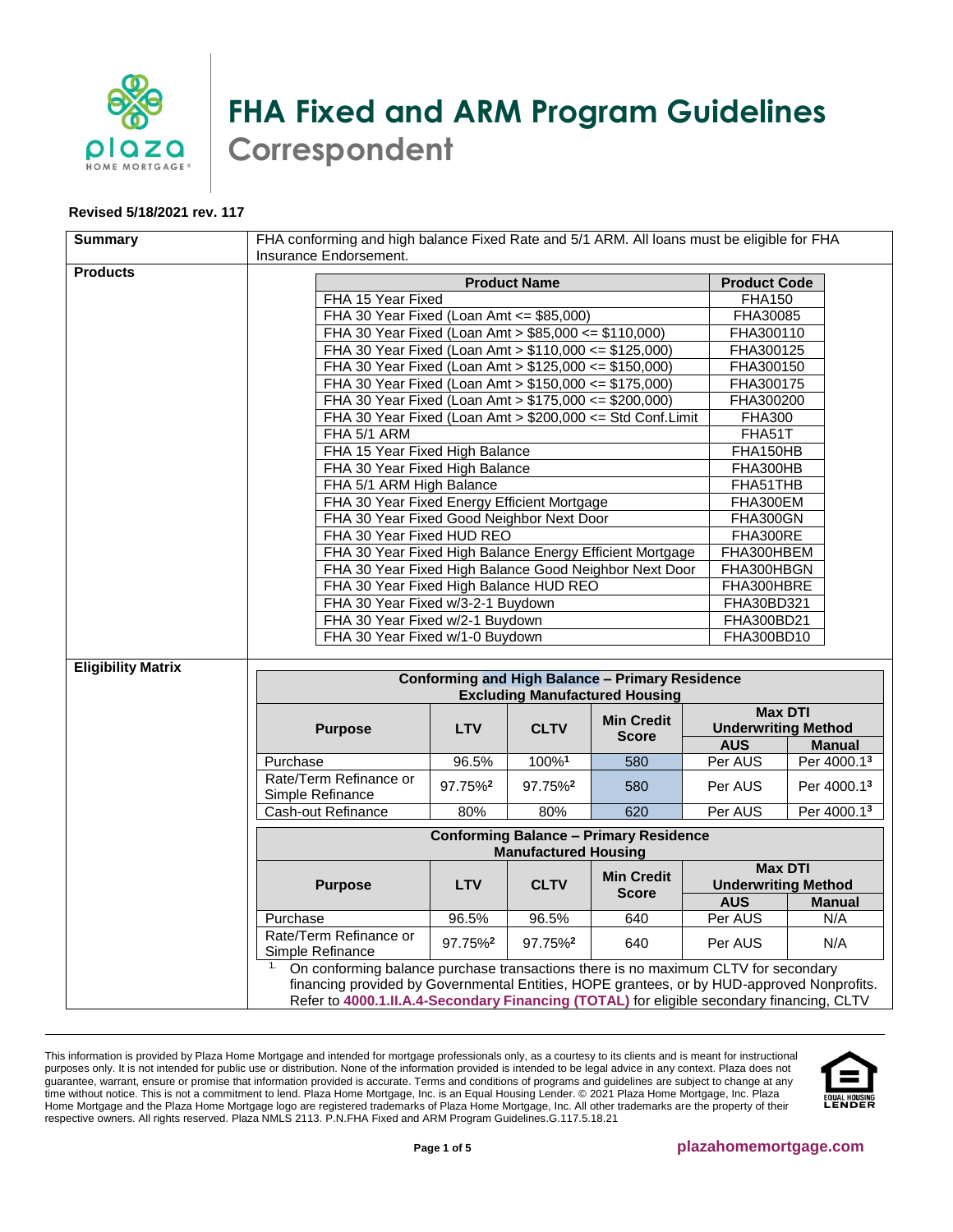|                             | limits, and Borrower Minimum Investment (MRI) requirements.                                                                                                                                                 |                       |                                                 |                                                                                                  |          |
|-----------------------------|-------------------------------------------------------------------------------------------------------------------------------------------------------------------------------------------------------------|-----------------------|-------------------------------------------------|--------------------------------------------------------------------------------------------------|----------|
|                             | 2.<br>Maximum LTV is 85% if the borrower has not owned and occupied the property for the last 12                                                                                                            |                       |                                                 |                                                                                                  |          |
|                             |                                                                                                                                                                                                             |                       |                                                 |                                                                                                  |          |
|                             | months. If the property has been owned less than 12 months and has been owner occupied<br>since acquisition then the LTV is not restricted to 85%. Seasoning is based on case number                        |                       |                                                 |                                                                                                  |          |
|                             | assignment date.                                                                                                                                                                                            |                       |                                                 |                                                                                                  |          |
|                             | 3.                                                                                                                                                                                                          |                       |                                                 | Manually underwritten loans with debt ratios exceeding 31/43 may be allowed subject to           |          |
|                             |                                                                                                                                                                                                             |                       |                                                 | meeting required compensating factors. Refer to 4000.1.II.A.5-Approvable Ratio                   |          |
|                             | <b>Requirements (Manual) for requirements.</b>                                                                                                                                                              |                       |                                                 |                                                                                                  |          |
| 4506-C / Tax Transcripts    |                                                                                                                                                                                                             |                       |                                                 | A signed 4506-C for all years in which income was used in the underwriting decision are          |          |
|                             | required                                                                                                                                                                                                    |                       |                                                 |                                                                                                  |          |
|                             | Refer to Plaza's Delegated Correspondent Credit Overlay Matrix for tax transcript<br>$\bullet$                                                                                                              |                       |                                                 |                                                                                                  |          |
|                             | requirements                                                                                                                                                                                                |                       |                                                 |                                                                                                  |          |
| <b>Appraisal</b>            | Refer to 4000.1.II.B.1-Appraiser and Property Requirements.                                                                                                                                                 |                       |                                                 |                                                                                                  |          |
| <b>ARM Adjustments</b>      | <b>Characteristic</b>                                                                                                                                                                                       | <b>ARM</b>            |                                                 |                                                                                                  |          |
|                             | <b>Amortization Term</b>                                                                                                                                                                                    | 30 years              |                                                 |                                                                                                  |          |
|                             | Index                                                                                                                                                                                                       |                       |                                                 | Treasury, weekly average of U.S, Treasury securities adjusted to a constant                      |          |
|                             |                                                                                                                                                                                                             | maturity of one year. |                                                 |                                                                                                  |          |
|                             | Margin                                                                                                                                                                                                      | 2.000%                |                                                 |                                                                                                  |          |
|                             | Life Floor                                                                                                                                                                                                  |                       |                                                 | 5% below the start rate, but never lower than the margin.                                        |          |
|                             | Interest Rate Caps                                                                                                                                                                                          | <b>Product</b>        | <b>First</b>                                    | <b>Subsequent</b>                                                                                | Lifetime |
|                             |                                                                                                                                                                                                             |                       | <b>Adjustment</b>                               | <b>Adjustments</b>                                                                               |          |
|                             |                                                                                                                                                                                                             | 5/1                   | 1%                                              | 1%                                                                                               | 5%       |
|                             | <b>Interest Rate</b>                                                                                                                                                                                        |                       |                                                 | The first adjustment is 60-66 months after the first payment                                     |          |
|                             | <b>Adjustment Date</b>                                                                                                                                                                                      | 5/1                   | date.                                           |                                                                                                  |          |
|                             |                                                                                                                                                                                                             |                       |                                                 | After the initial fixed period, the interest rate may adjust annually.                           |          |
|                             | Payment                                                                                                                                                                                                     |                       |                                                 | The payment adjustment date is the first of the month following the interest                     |          |
|                             | <b>Adjustment Date</b>                                                                                                                                                                                      |                       | rate adjustment and every 12 months thereafter. |                                                                                                  |          |
|                             | <b>Conversion Option</b>                                                                                                                                                                                    | Not allowed.          |                                                 |                                                                                                  |          |
|                             | Temporary                                                                                                                                                                                                   |                       |                                                 |                                                                                                  |          |
|                             | <b>Buydowns</b>                                                                                                                                                                                             | Not allowed.          |                                                 |                                                                                                  |          |
| <b>Borrower Eligibility</b> | <b>Ineligible Borrowers:</b>                                                                                                                                                                                |                       |                                                 |                                                                                                  |          |
|                             | Partnerships<br>$\bullet$                                                                                                                                                                                   |                       |                                                 |                                                                                                  |          |
|                             | Corporations                                                                                                                                                                                                |                       |                                                 |                                                                                                  |          |
|                             | Guardianships                                                                                                                                                                                               |                       |                                                 |                                                                                                  |          |
|                             | <b>Life Estates</b>                                                                                                                                                                                         |                       |                                                 |                                                                                                  |          |
|                             | <b>LLCs</b><br>$\bullet$                                                                                                                                                                                    |                       |                                                 |                                                                                                  |          |
|                             | $\bullet$                                                                                                                                                                                                   |                       |                                                 |                                                                                                  |          |
|                             | Non-Revocable Inter Vivos Trusts<br>Foreign nationals<br>$\bullet$                                                                                                                                          |                       |                                                 |                                                                                                  |          |
|                             |                                                                                                                                                                                                             |                       |                                                 |                                                                                                  |          |
|                             | Borrowers with diplomatic immunity<br>Charitable organizations                                                                                                                                              |                       |                                                 |                                                                                                  |          |
|                             | Non-profit agencies<br>$\bullet$                                                                                                                                                                            |                       |                                                 |                                                                                                  |          |
|                             | State or local government agencies<br>$\bullet$                                                                                                                                                             |                       |                                                 |                                                                                                  |          |
|                             |                                                                                                                                                                                                             |                       |                                                 |                                                                                                  |          |
|                             | Note: Deferred Action for Childhood Arrivals (DACA) program recipients are eligible for FHA                                                                                                                 |                       |                                                 |                                                                                                  |          |
|                             | programs.                                                                                                                                                                                                   |                       |                                                 |                                                                                                  |          |
|                             |                                                                                                                                                                                                             |                       |                                                 |                                                                                                  |          |
|                             | Deferred Action for Childhood Arrivals (DACA) program recipients:                                                                                                                                           |                       |                                                 |                                                                                                  |          |
|                             | Must be borrower's principal residence;                                                                                                                                                                     |                       |                                                 |                                                                                                  |          |
|                             | $\bullet$                                                                                                                                                                                                   |                       |                                                 | Borrower must have a valid Social Security Number (SSN), except for those employed by the        |          |
|                             |                                                                                                                                                                                                             |                       |                                                 | World Bank, a foreign embassy, or equivalent employer identified by HUD;                         |          |
|                             |                                                                                                                                                                                                             |                       |                                                 | Borrower must be eligible to work in the U.S. as evidenced by the Employment Authorization       |          |
|                             | Document issued by USCIS, and                                                                                                                                                                               |                       |                                                 |                                                                                                  |          |
|                             | $\bullet$                                                                                                                                                                                                   |                       |                                                 | The borrower satisfies the same requirements, terms and conditions as those for U.S. citizens.   |          |
|                             |                                                                                                                                                                                                             |                       |                                                 |                                                                                                  |          |
|                             |                                                                                                                                                                                                             |                       |                                                 | The Employment Authorization Document is required to substantiate work status. If the Employment |          |
|                             | Authorization Document will expire within one year and a prior history of residency status renewals<br>exists, the lender may assume that continuation will be granted. If there are no prior renewals, the |                       |                                                 |                                                                                                  |          |
|                             |                                                                                                                                                                                                             |                       |                                                 | lender must determine the likelihood of renewal based on information from the USCIS.             |          |
|                             |                                                                                                                                                                                                             |                       |                                                 |                                                                                                  |          |

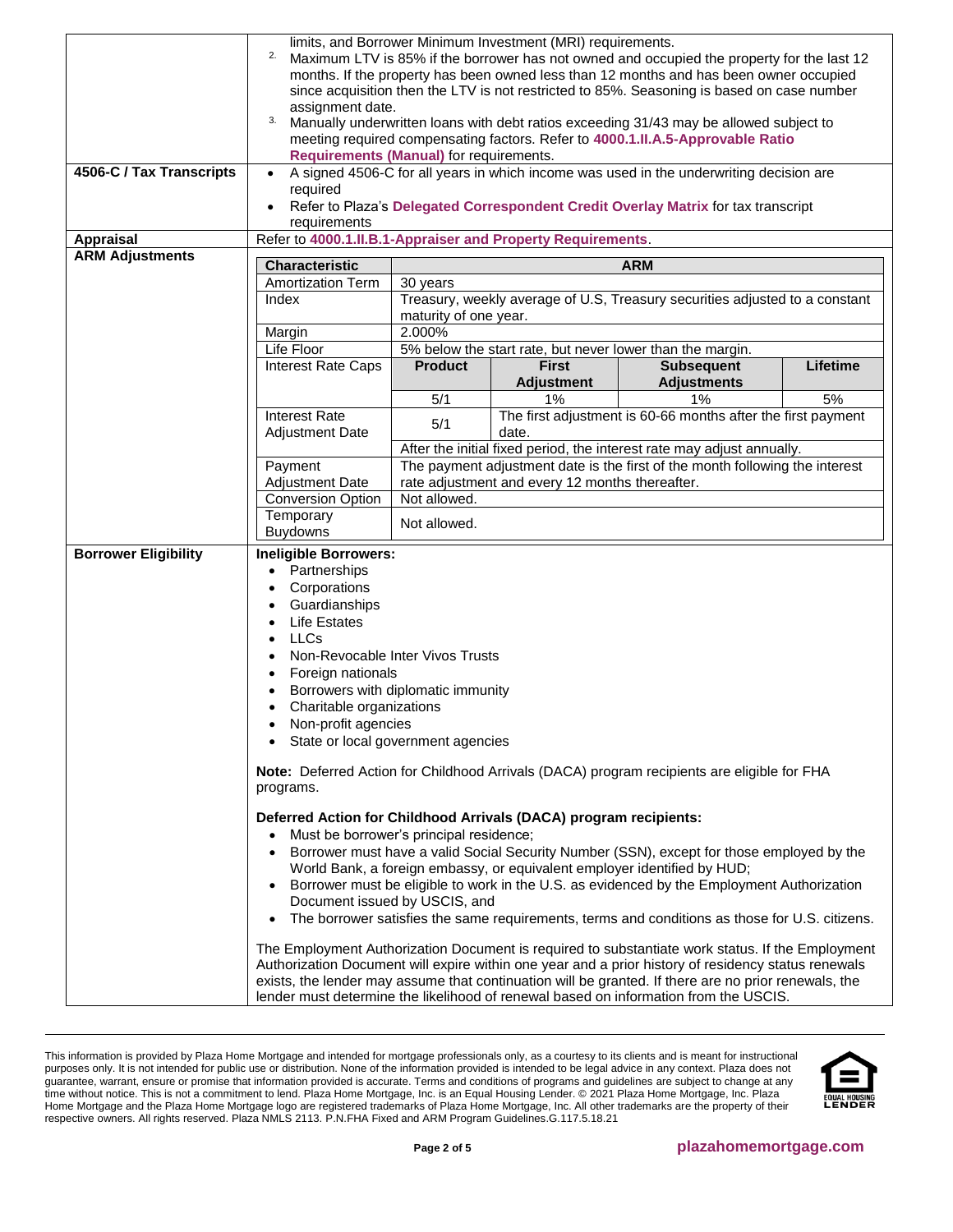| <b>Buydowns</b>                             | A borrower residing in the U.S. by virtue of refugee or asylee status granted by the USCIS is<br>automatically eligible to work in this country. The Employment Authorization Document is not<br>required, but documentation substantiating the refugee or asylee status must be obtained.<br><b>Social Security Number:</b><br>• Each borrower on the loan transaction must have a valid Social Security number.<br>ITIN (IRS Tax Identification Numbers) are not allowed.<br>Temporary Buydowns are eligible subject to the following:<br>$\bullet$ 3-2-1, 2-1 and 1-0<br>Qualify at the note rate<br>Funds may come from the lender, borrower, seller or other eligible interested party<br>• Interested Party Contribution (IPC) limits apply when the source of funds is a party to the<br>transaction                                                                                                                                                                                                                                                                                                                                                                                                                                                                                                                                                                                                                                                                                                                                                                                                                                                                               |
|---------------------------------------------|-------------------------------------------------------------------------------------------------------------------------------------------------------------------------------------------------------------------------------------------------------------------------------------------------------------------------------------------------------------------------------------------------------------------------------------------------------------------------------------------------------------------------------------------------------------------------------------------------------------------------------------------------------------------------------------------------------------------------------------------------------------------------------------------------------------------------------------------------------------------------------------------------------------------------------------------------------------------------------------------------------------------------------------------------------------------------------------------------------------------------------------------------------------------------------------------------------------------------------------------------------------------------------------------------------------------------------------------------------------------------------------------------------------------------------------------------------------------------------------------------------------------------------------------------------------------------------------------------------------------------------------------------------------------------------------------|
|                                             | • Buydown Agreement must be included in the loan file                                                                                                                                                                                                                                                                                                                                                                                                                                                                                                                                                                                                                                                                                                                                                                                                                                                                                                                                                                                                                                                                                                                                                                                                                                                                                                                                                                                                                                                                                                                                                                                                                                     |
| <b>Credit</b>                               | <b>Qualifying Credit Score:</b><br>• A tri-merge credit report is required on all loans.<br>The qualifying score is the lower of two or the middle of three scores.<br>The lowest qualifying score of all applicants is used to qualify.<br>Each borrower must have at least one credit score.<br>$\bullet$<br><b>Housing Payment History:</b><br>• For purchases and refinances, the mortgage payment history may be deemed satisfactory<br>when the mortgage credit rating is disclosed on the credit report, is evaluated by the AUS, and<br>the loan receives an "Approve/Eligible" or "Accept/Eligible" recommendation.<br>• The rental payment history will be deemed acceptable per the AUS findings for loans that<br>receive an "Approve/Eligible" or "Accept/Eligible" recommendation.<br>• When the housing payment history is not evaluated by an AUS, or for Refer/manually<br>underwritten loans:<br>$\circ$ There may be no history of any 30-day late mortgage or rental payments within the last 12<br>months.<br>$\circ$ There may be no more than two 30-day late mortgage or rental payments in the previous 24<br>months.<br>o The housing payment history must be documented by:<br>• The credit report; or<br>• VOR received directly from the landlord (for landlords with no Identity of Interest with the<br>borrower); or<br>VOM received directly from an institutional mortgage servicer; or<br>Canceled checks that cover the most recent 12-month period.<br>Borrowers who are living rent free are eligible provided the Mortgagee obtains verification<br>directly from the property owner that the borrower has been living rent-free and the amount of |
|                                             | time the borrower has been living rent free.<br>Revolving and Installment Accounts - Manually Underwritten Loans:<br>• Installment Accounts must have no more than $0 \times 30$ in the last 12 months and $2 \times 30$ in the last<br>24 months.<br>Revolving Accounts must have no more than 2 x 60 or 0 x 90 in the last 12 months.<br>$\bullet$                                                                                                                                                                                                                                                                                                                                                                                                                                                                                                                                                                                                                                                                                                                                                                                                                                                                                                                                                                                                                                                                                                                                                                                                                                                                                                                                      |
| <b>Disaster Policy</b>                      | Refer to Plaza's Natural Disaster Policy for requirements.                                                                                                                                                                                                                                                                                                                                                                                                                                                                                                                                                                                                                                                                                                                                                                                                                                                                                                                                                                                                                                                                                                                                                                                                                                                                                                                                                                                                                                                                                                                                                                                                                                |
| Down Payment / Gifts                        | Per FHA requirements.                                                                                                                                                                                                                                                                                                                                                                                                                                                                                                                                                                                                                                                                                                                                                                                                                                                                                                                                                                                                                                                                                                                                                                                                                                                                                                                                                                                                                                                                                                                                                                                                                                                                     |
| <b>Energy Efficient</b><br><b>Mortgages</b> | Allowed per FHA Guidelines. Use Plaza Product Codes: FHA300EM & FHA300HBEM                                                                                                                                                                                                                                                                                                                                                                                                                                                                                                                                                                                                                                                                                                                                                                                                                                                                                                                                                                                                                                                                                                                                                                                                                                                                                                                                                                                                                                                                                                                                                                                                                |
| <b>Escrow Accounts</b>                      | An Escrow/impound account is required for property taxes and insurance on all FHA loans.                                                                                                                                                                                                                                                                                                                                                                                                                                                                                                                                                                                                                                                                                                                                                                                                                                                                                                                                                                                                                                                                                                                                                                                                                                                                                                                                                                                                                                                                                                                                                                                                  |
| <b>Geographic Restrictions</b>              | Hawaii:<br>Properties in Lava Flow Zones 1 or 2 are not allowed.<br>Manufactured housing not eligible.<br>$\bullet$                                                                                                                                                                                                                                                                                                                                                                                                                                                                                                                                                                                                                                                                                                                                                                                                                                                                                                                                                                                                                                                                                                                                                                                                                                                                                                                                                                                                                                                                                                                                                                       |
|                                             | lowa: An attorney's opinion of title is acceptable in lieu of a title policy, or a title policy may be<br>ordered through the Title Guaranty Division (TGD) of the Iowa Financial Authority.                                                                                                                                                                                                                                                                                                                                                                                                                                                                                                                                                                                                                                                                                                                                                                                                                                                                                                                                                                                                                                                                                                                                                                                                                                                                                                                                                                                                                                                                                              |
|                                             | Kansas: Properties located in the State of Kansas require the lender to obtain the market value.                                                                                                                                                                                                                                                                                                                                                                                                                                                                                                                                                                                                                                                                                                                                                                                                                                                                                                                                                                                                                                                                                                                                                                                                                                                                                                                                                                                                                                                                                                                                                                                          |

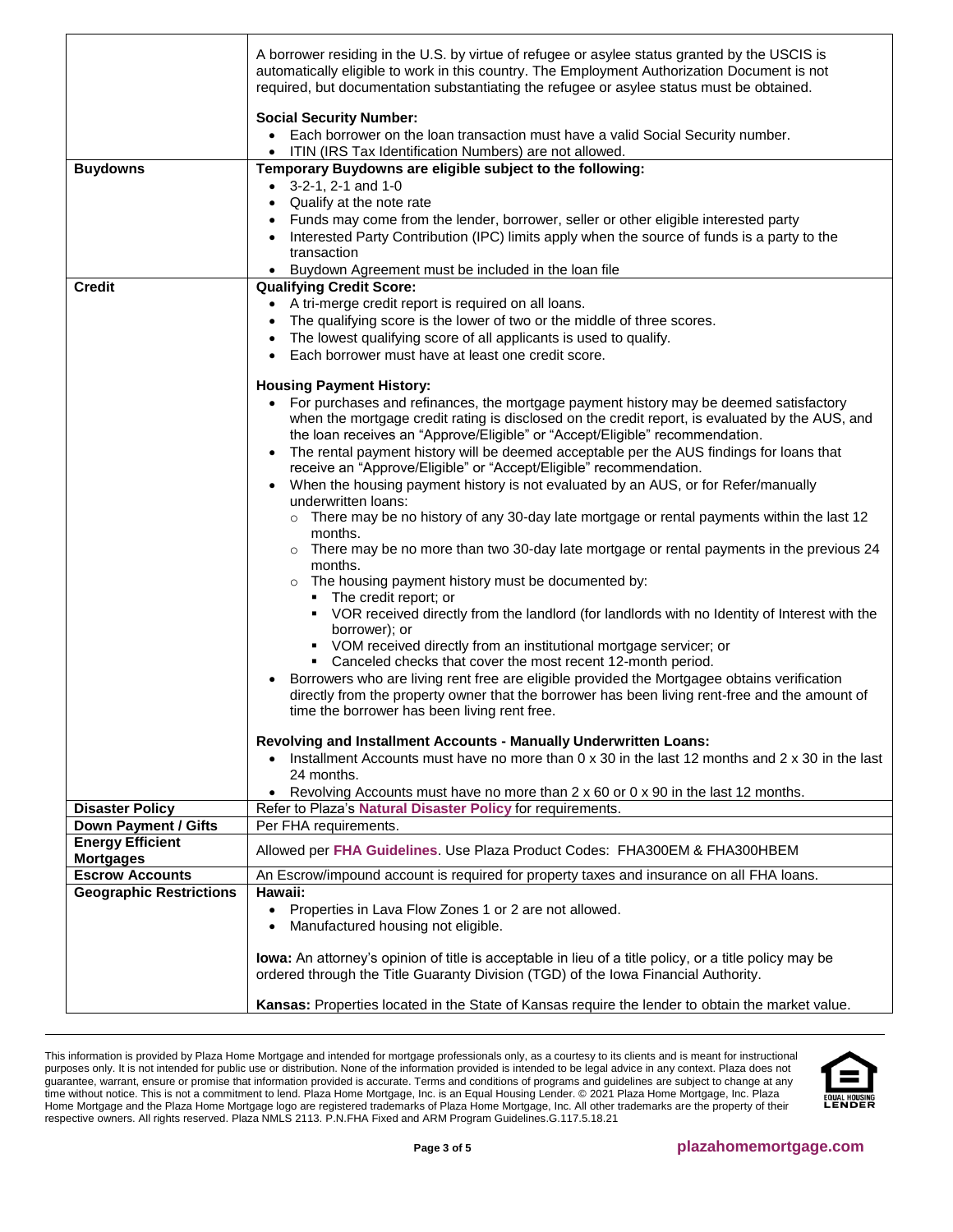|                                   |                                                                                                                                                                                                                                                                                                                                                            | year during that time.                                                                                  | Massachusetts: Septic system inspection required when a property is transferred to a different<br>eligible when accompanied by records demonstrating that the system was pumped at least once a                                                                                                                                                                                                                                                                                                         |                 | owner (purchase money). All systems must be inspected within 2 years prior to the transfer of title to<br>the property served by the system. Inspections conducted up to 3 years before the purchase may be |
|-----------------------------------|------------------------------------------------------------------------------------------------------------------------------------------------------------------------------------------------------------------------------------------------------------------------------------------------------------------------------------------------------------|---------------------------------------------------------------------------------------------------------|---------------------------------------------------------------------------------------------------------------------------------------------------------------------------------------------------------------------------------------------------------------------------------------------------------------------------------------------------------------------------------------------------------------------------------------------------------------------------------------------------------|-----------------|-------------------------------------------------------------------------------------------------------------------------------------------------------------------------------------------------------------|
|                                   |                                                                                                                                                                                                                                                                                                                                                            |                                                                                                         | <b>Montana:</b> Lot size of the property may not exceed 40 acres.                                                                                                                                                                                                                                                                                                                                                                                                                                       |                 |                                                                                                                                                                                                             |
|                                   |                                                                                                                                                                                                                                                                                                                                                            | Rhode Island: Manufactured housing not eligible.                                                        |                                                                                                                                                                                                                                                                                                                                                                                                                                                                                                         |                 |                                                                                                                                                                                                             |
|                                   |                                                                                                                                                                                                                                                                                                                                                            | West Virginia: Delegated deliveries only.                                                               |                                                                                                                                                                                                                                                                                                                                                                                                                                                                                                         |                 |                                                                                                                                                                                                             |
| <b>Good Neighbor Next</b><br>Door |                                                                                                                                                                                                                                                                                                                                                            |                                                                                                         | Allowed per FHA Guidelines. Use Plaza Product Codes: FHA300GN & FHA300HBGN                                                                                                                                                                                                                                                                                                                                                                                                                              |                 |                                                                                                                                                                                                             |
| <b>HUD REO</b>                    |                                                                                                                                                                                                                                                                                                                                                            |                                                                                                         | Allowed per FHA Guidelines. Use Plaza Product Codes: FHA300RE & FHA300HBRE                                                                                                                                                                                                                                                                                                                                                                                                                              |                 |                                                                                                                                                                                                             |
| Ineligible                        | $\bullet$                                                                                                                                                                                                                                                                                                                                                  | Temporary Buydowns for ARM transactions<br>One-time close construction                                  |                                                                                                                                                                                                                                                                                                                                                                                                                                                                                                         |                 |                                                                                                                                                                                                             |
|                                   |                                                                                                                                                                                                                                                                                                                                                            |                                                                                                         | Borrower may not act as an interested party to a sales transaction for the subject if the builder<br>Realtor/loan broker acting as the listing agent as well as the mortgage originator/broker.<br>Borrower is a principal of the title company and/or settlement agent for the subject transaction.                                                                                                                                                                                                    |                 | and/or property seller is a company owned by the borrower or where the borrower is a principal<br>agent, sales agent, loan originator, mortgage broker or partner for the builder or property seller.       |
| <b>Loan Limits</b>                | of:                                                                                                                                                                                                                                                                                                                                                        |                                                                                                         | For most single-family mortgage insurance programs, the maximum insurable amount is the lesser                                                                                                                                                                                                                                                                                                                                                                                                          |                 |                                                                                                                                                                                                             |
|                                   | The Nationwide Mortgage Limit for the area, usually a county or metropolitan statistical area<br>$\bullet$<br>(MSA), or<br>The applicable LTV limit, determined by a fixed percentage of the lesser of the sales price or<br>the appraised value.<br>Manufactured Housing is not eligible for High Balance loan limits.<br><b>Maximum Base Loan Amount</b> |                                                                                                         |                                                                                                                                                                                                                                                                                                                                                                                                                                                                                                         |                 |                                                                                                                                                                                                             |
|                                   | Unit                                                                                                                                                                                                                                                                                                                                                       |                                                                                                         | <b>Contiguous States</b>                                                                                                                                                                                                                                                                                                                                                                                                                                                                                |                 | Hawaii <sup>1</sup>                                                                                                                                                                                         |
|                                   |                                                                                                                                                                                                                                                                                                                                                            | <b>Standard</b>                                                                                         | <b>High Balance</b>                                                                                                                                                                                                                                                                                                                                                                                                                                                                                     | <b>Standard</b> | <b>High Balance</b>                                                                                                                                                                                         |
|                                   | 1                                                                                                                                                                                                                                                                                                                                                          | \$548,250                                                                                               | \$822,375                                                                                                                                                                                                                                                                                                                                                                                                                                                                                               | \$822,375       | N/A                                                                                                                                                                                                         |
|                                   | $\overline{c}$                                                                                                                                                                                                                                                                                                                                             | \$702,000                                                                                               | \$1,053,000                                                                                                                                                                                                                                                                                                                                                                                                                                                                                             | \$1,053,000     | N/A                                                                                                                                                                                                         |
|                                   | 3                                                                                                                                                                                                                                                                                                                                                          | \$848,500                                                                                               | \$1,272,750                                                                                                                                                                                                                                                                                                                                                                                                                                                                                             | \$1,272,750     | N/A                                                                                                                                                                                                         |
|                                   | 4                                                                                                                                                                                                                                                                                                                                                          | \$1,054,500                                                                                             | \$1,581,750                                                                                                                                                                                                                                                                                                                                                                                                                                                                                             | \$1,581,750     | N/A                                                                                                                                                                                                         |
|                                   |                                                                                                                                                                                                                                                                                                                                                            |                                                                                                         | As a result, there are no High Balance limits specific for this state.                                                                                                                                                                                                                                                                                                                                                                                                                                  |                 | There are no properties in Hawaii with loan limits higher than the applicable base conforming limits for 2021.                                                                                              |
| <b>Manufactured Housing</b>       |                                                                                                                                                                                                                                                                                                                                                            |                                                                                                         | Maximum base loan amounts are county specific and may be lower in a particular county.                                                                                                                                                                                                                                                                                                                                                                                                                  |                 |                                                                                                                                                                                                             |
|                                   |                                                                                                                                                                                                                                                                                                                                                            | Must be classified as Real Property<br>Double-wide minimum width<br>Leasehold properties are ineligible | The Manufactured Home must have been built on or after June 15, 1976<br>Condo projects comprised of manufactured homes are ineligible                                                                                                                                                                                                                                                                                                                                                                   |                 | The manufactured home may not have been previously installed or occupied at another location<br>All manufactured housing must meet FHA guidelines, restrictions in these Program Guidelines,                |
|                                   | $\bullet$                                                                                                                                                                                                                                                                                                                                                  |                                                                                                         | and Plaza's Manufactured Housing Guidelines.<br>Manufactured housing not eligible in states of Hawaii and Rhode Island.<br>Manufactured Homes located within a Special Flood Hazard Area are not eligible unless a<br>FEMA National Flood Insurance Program (NFIP) Elevation Certificate (FEMA Form 086-0-33)<br>prepared by a licensed engineer or surveyor stating that the finished grade beneath the<br>Manufactured Home is at or above the 100-year return frequency flood elevation is provided, |                 |                                                                                                                                                                                                             |